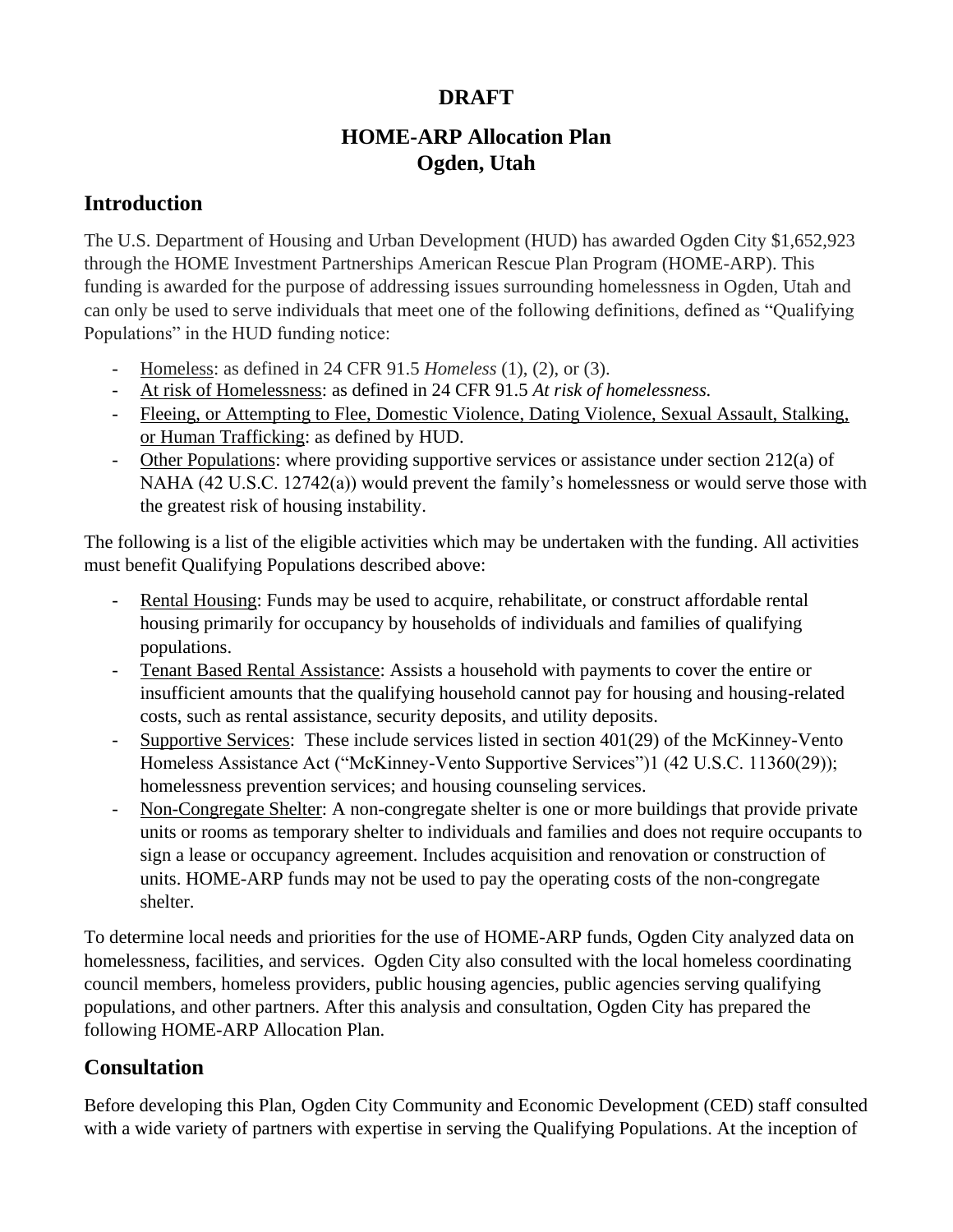the consultation process, staff met with the Continuum of Care (CoC) lead agency, Weber Morgan Local Homeless Coordinating Council (WLHCC). This was followed up with a survey sent to the CoC members, homeless and domestic violence service providers, veterans' groups, Ogden and Weber Housing Authorities, public agencies that address the needs of the qualifying populations, and agencies that address fair housing, civil rights, and needs of persons with disabilities.

Partners were provided with a description of the grant and funding amount, the qualifying populations, and the range of eligible activities for the use of the funds. Partners were asked to respond with data on their units, resources, and operations. They were also asked to provide feedback on unmet needs and priorities for the qualifying populations they serve, and to discuss gaps in the inventory and service delivery system. Numerous additional one-on-one meetings and phone calls with these partners have been conducted throughout the development of the HOME-ARP Allocation Plan.

| Agency/Org                                            | <b>Type of</b>                   | <b>Method of</b>    | Feedback                                                                                                                                                                                                                                                                                                                             |
|-------------------------------------------------------|----------------------------------|---------------------|--------------------------------------------------------------------------------------------------------------------------------------------------------------------------------------------------------------------------------------------------------------------------------------------------------------------------------------|
| <b>Consulted</b>                                      | <b>Agency/Org</b>                | <b>Consultation</b> |                                                                                                                                                                                                                                                                                                                                      |
| Weber County<br>Center of<br>Excellence               | CoC                              | Survey, Phone       | Homeless 2,673. At Risk 351. Requiring<br>Services 1,739. Need for deeply affordable<br>and permanent supportive housing, and<br>supportive services. Gaps include permanent<br>supportive housing, services, winter<br>overflow.                                                                                                    |
| United Way                                            | CoC                              | Meeting, email      | Unmet needs: Help rent burdened, working<br>households stay in their units. Gaps and<br>priorities: COVID rent relief often does not<br>reach households in need. Need rental<br>assistance with case management for<br>households not qualifying for other<br>programs. Priority to homeless prevention<br>and supportive services. |
| Church of Jesus<br><b>Christ Homeless</b><br>Services | CoC                              | Phone, email        | Unmet needs: Help for working poor,<br>employed and employable who are housed.<br>Gaps and priorities: homeless prevention,<br>supportive services.                                                                                                                                                                                  |
| <b>Lantern House</b>                                  | Homeless<br>Provider             | Presentation        | Unmet Needs: deeply affordable housing.                                                                                                                                                                                                                                                                                              |
| <b>Youth Futures</b>                                  | Homeless<br>Provider             | Survey              | 128 homeless youth under 12.93 are 12-18<br>years old. Needs: homeless prevention, drop-<br>in, street outreach, transitional housing. Gaps<br>and priorities: street outreach, supportive<br>services, affordable housing.                                                                                                          |
| <b>YCC</b>                                            | Domestic<br>Violence<br>Provider | Survey              | Unmet needs: Affordable rental units. Gaps<br>and priorities: Affordable rental units, case<br>management, childcare.                                                                                                                                                                                                                |
| Homeless<br>Veterans<br>Fellowship                    | Veterans<br>Group                | Phone               | Unmet needs: Availability of housing for<br>those with criminal records and bad credit -<br>even when tenant can pay. Gaps and<br>priorities: Damage deposits to entice<br>landlords to accept tenants. Additional units<br>which accept challenged history.                                                                         |

### **Organizations Consulted**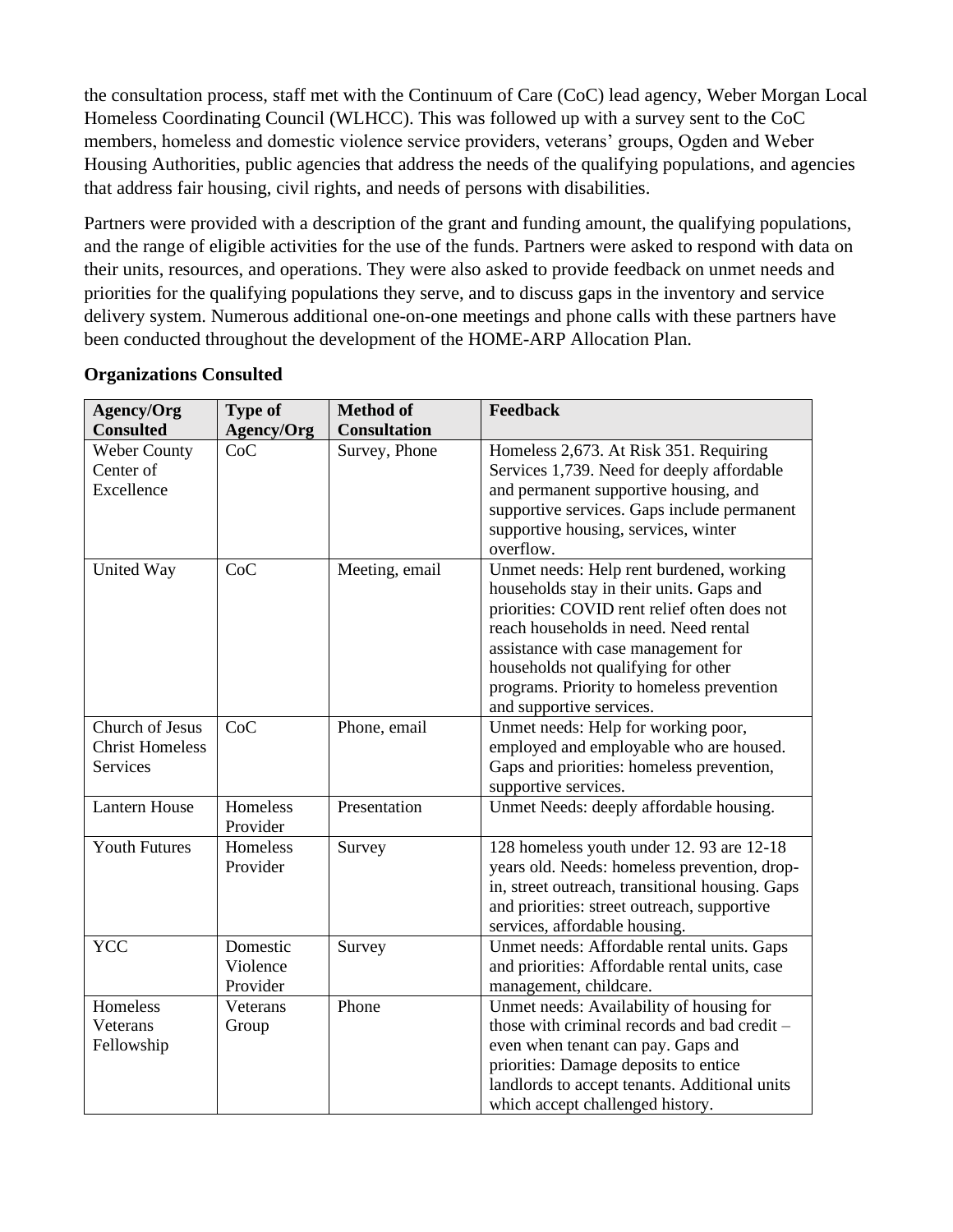| <b>Ogden Housing</b>    | Public              | Survey, phone,     | Unmet Needs: Affordable rental units,           |
|-------------------------|---------------------|--------------------|-------------------------------------------------|
| Authority               | Housing             | email              | permanent supportive housing, supportive        |
|                         | Authority           |                    | services. Priorities: Help rent burdened        |
|                         |                     |                    | households to stay in their unit.               |
| Weber Housing           | Public              | Survey             | Unmet Needs: Affordable rental units, case      |
| Authority               | Housing             |                    | management. Priorities: Affordable rental       |
|                         | Authority           |                    | units, case management.                         |
| Weber Human             | Public              | Survey             | There are 34,000 in Weber County who are at     |
|                         |                     |                    |                                                 |
| Services, Weber         | Agency              |                    | risk and housing unstable. Unmet needs:         |
| Health                  |                     |                    | Sober living beds. Gaps and priorities: sober   |
| Department              |                     |                    | living, long-term permanent supportive          |
|                         |                     |                    | housing.                                        |
| Ogden-Weber             | Public              | Phone              | Unmet needs: More housing units, including      |
| Community               | Agency              |                    | deeply affordable. Gaps and priorities:         |
| Action                  |                     |                    | Existing rent relief cannot help all who need   |
| Partnership             |                     |                    | it due to program constraints. Need a           |
|                         |                     |                    | program not subject to COVID restrictions.      |
| Ogden Police            | Public              | Phone              | Unmet needs: Deeply affordable housing and      |
|                         |                     |                    |                                                 |
| Homeless                | Agency              |                    | mental health. Landlords to work with           |
| Outreach                |                     |                    | homeless. One-stop case management agency       |
| Coordinator             |                     |                    | that continues after person is housed. Gaps:    |
|                         |                     |                    | case management and better coordination of      |
|                         |                     |                    | case management providers, mental health        |
|                         |                     |                    | services, transitional and permanent            |
|                         |                     |                    | supportive housing, transportation and          |
|                         |                     |                    | funding. Priorities: Mental health services,    |
|                         |                     |                    | case management after housed and deeply         |
|                         |                     |                    | affordable housing.                             |
| <b>Utah Fair</b>        | <b>Fair Housing</b> | Meeting/           |                                                 |
|                         |                     |                    | Unmet needs: Incomes not keeping up with        |
| <b>Housing Forum</b>    | and Civil           | presentation       | inflation; as a result, more homeless and less  |
|                         | Rights              |                    | case management workers (can't hire case        |
|                         | advocacy            |                    | workers because grants restrict amount they     |
|                         |                     |                    | can pay workers) Grants need to offer           |
|                         |                     |                    | competitive wages. Gaps: More affordable        |
|                         |                     |                    | housing units and Case management and           |
|                         |                     |                    | supportive services. Transportation for         |
|                         |                     |                    | people to get to jobs. Priority: case           |
|                         |                     |                    | management and supportive services,             |
|                         |                     |                    | affordable housing.                             |
| Roads to                | Disability          | Phone              | Unmet needs: Supportive services to stay        |
| Independence            | service             |                    | housed, mental health services. Gaps and        |
|                         |                     |                    |                                                 |
|                         | provider            |                    | priorities: Attendant care services. Units with |
|                         |                     |                    | rents vouchers will accept. Transitional        |
|                         |                     |                    | vouchers. ADA upgrades to units.                |
| Weber                   | Private entity      | Meeting/presentati | All the eligible housing types and services     |
| Homeless                | - homeless          | on                 | would benefit our qualified populations.        |
| <b>Charitable Trust</b> | resource            |                    | Rental assistance with supportive services      |
|                         | provider            |                    | would help in homeless prevention would         |
|                         |                     |                    | address an unmet need and gaps in services.     |
| Coalition of            | Private entity      | Meeting/presentati | Priority Needs: Deeply affordable housing       |
| Resources               | - committee         | on                 | units for homeless and for seniors on a fix     |
|                         | of service          |                    |                                                 |
|                         |                     |                    | income as rents go up                           |
|                         | providers           |                    |                                                 |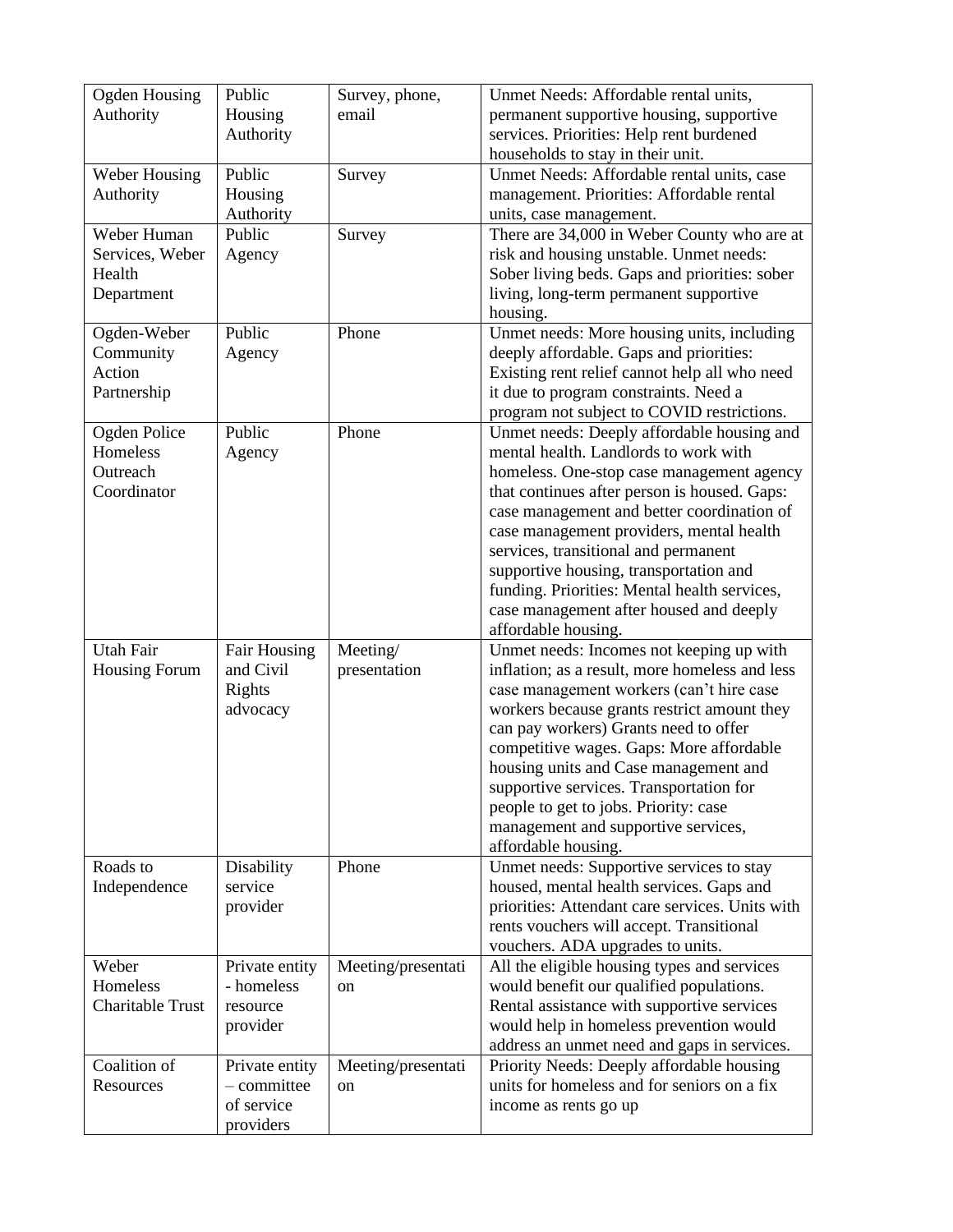# **Public Participation**

- **Public Comment Period**: 4/10/2022 5/9/2022
- **Public Hearing**: 5/10/2022

Public participation is a vital element in assessing the needs and gaps in services for the homeless for development of the HOME ARP Allocation Plan. City Council held a work session April 12, 2022, that discussed the HOME ARP Allocation plan, which included a presentation on information and data gathered to determine gaps in the homeless continuum of care and eligible types of activities related to HOME ARP, along with a discussion the proposed budget and activities. May 10, 2022, Ogden City Council held an in-person public hearing, which provided the option for virtual participation, to accept public comments and review for adoption the HOME ARP Allocation Plan. A public notice inviting public comments and describing how to review the HOME-ARP Allocation Plan was published in the Standard Examiner on April 9, 2022.

Ogden City's Community and Economic Development Department's Citizen Advisory Committee (CAC) met February 24, 2022 to participate in the development and review AAP FY22 Amendment #3, which included review of information and data gathered, input form consultants and stakeholders to apply for and budget the HOME ARP grant and adopting a HOME ARP Allocation Plan. The CAC's recommendations were incorporated in the final document.

During the HOME ARP Allocation Plan process, the city followed its Citizen Participation Plan and encouraged the participation of the public, city departments, public agencies and nonprofit housing and public service providers.

The City expanded its outreach for public participation to include:

- Published notice announcing the availability for review and comment on the HOME ARP Allocation Plan in the Standard Examiner and posted the notice in Spanish at the City's website.
- Posted an announcement for the availability for review and comment of the HOME ARP Allocation Plan in Spanish to the City's website and the following social media websites: Suazo Center, LUPEC, Utah Hispanic Chamber.
- City Council work session, April 12, 2022, held in-person and by Zoom and Facebook Live to allow citizens to view the work sessions in real time. The work session discussed homeless service providers' data and input gathered, a gap analysis for the COC for homeless persons, community needs, and eligible activities related to HOME ARP.
- Ogden City Public Hearing to accept comments and consider for adoption the HOME ARP Allocation plan help May 10, 2022, was held by Zoom and Facebook Live with the option for real-time captioning.
- The May 10, 2022, Public Hearing included the availability of real-time Spanish interpretation services.
- City Council Public Hearing May 10, 2022, to accept comments and consider for adoption the HOME ARP Allocation was held an in-person with the option to attend virtually allowing expanded participation options.
- The public had the option to view the Draft HOME ARP Allocation Plan on-line or to download the draft.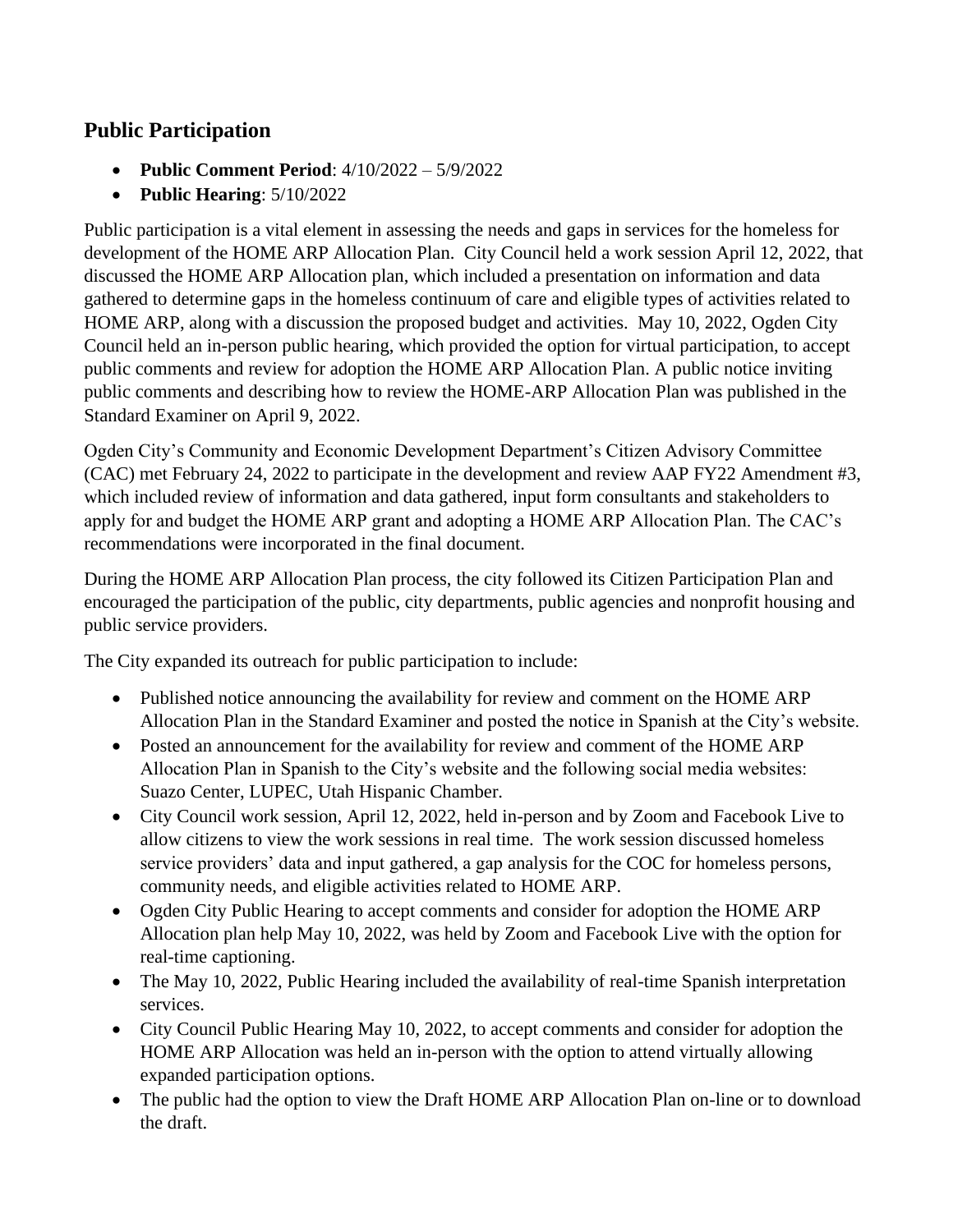- Citizens could comment through email, phone, voicemail, and postal mail or complete an online comment form.
- CED staff attended stakeholder and community meetings to inform residents of the HOME-ARP grant and public hearings, which included Coalition of Resources and Ogden Resident Advisory Board.
- A presentation to the Coalition of Resources (COR) meeting to outreach to local social service providers, initiating conversations regarding HOME ARP Allocation Plan and inviting them to comment.

## **Summary of the comments and recommendations received through the public participation process:**

To be determined after public hearing

### **Summary of any comments or recommendations not accepted and the reason(s) why:**

To be determined after public hearing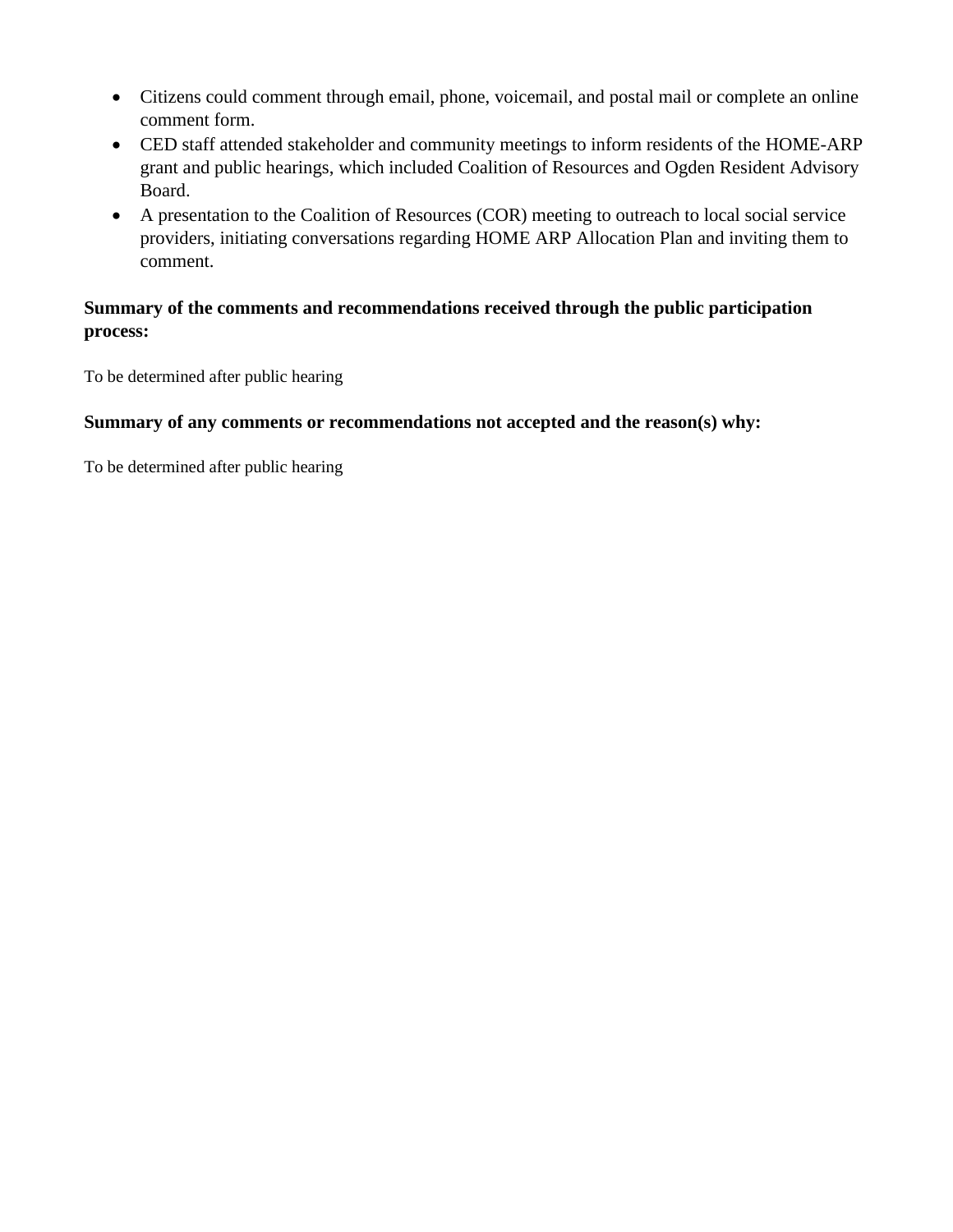# **Needs Assessment and Gaps Analysis**

*2021 Point in Time and Housing Inventory Count*

|                                 |                    | <b>Current Inventory</b> |                 |                       |                 |                       | <b>Homeless Population</b> |                       |                       |       |                                 |                           |      |                         |
|---------------------------------|--------------------|--------------------------|-----------------|-----------------------|-----------------|-----------------------|----------------------------|-----------------------|-----------------------|-------|---------------------------------|---------------------------|------|-------------------------|
|                                 |                    | Total                    |                 | Family                |                 | <b>Adults Only</b>    |                            | Vets                  | <b>DV</b>             |       |                                 |                           |      |                         |
|                                 |                    | # of<br><b>Beds</b>      | $#$ of<br>Units | $#$ of<br><b>Beds</b> | $#$ of<br>Units | $#$ of<br><b>Beds</b> | $#$ of<br>Units            | $#$ of<br><b>Beds</b> | $#$ of<br><b>Beds</b> | Total | Family HH (at<br>least 1 child) | Adult HH<br>$(w/o$ child) | Vets | Victims of<br><b>DV</b> |
| <b>Emergency Shelter</b>        |                    | 467                      |                 | 155                   | 31              | 312                   |                            | $\theta$              | 21                    |       |                                 |                           |      |                         |
| <b>Transitional Housing</b>     |                    | 25                       |                 |                       |                 | 25                    |                            | 25                    |                       |       |                                 |                           |      |                         |
| Permanent Supportive<br>Housing |                    | 311                      |                 | 56                    | 24              | 255                   |                            | 104                   | 10                    |       |                                 |                           |      |                         |
| Rapid Rehousing                 |                    | 137                      |                 | 65                    | 21              | 72                    |                            | 37                    | 47                    |       |                                 |                           |      |                         |
| Total                           |                    | 940                      |                 | 276                   | 76              | 664                   |                            | 166                   | 78                    |       |                                 |                           |      |                         |
|                                 | Households         |                          |                 |                       |                 |                       |                            |                       |                       | 210   | 25                              | 175                       | N/A  |                         |
| <b>Sheltered Homeless</b>       | Individuals        |                          |                 |                       |                 |                       |                            |                       |                       | 281   | 93                              | 177                       | 18   | 55                      |
|                                 | Households         |                          |                 |                       |                 |                       |                            |                       |                       | N/A   | N/A                             | N/A                       | N/A  |                         |
| <b>Unsheltered Homeless</b>     | Individuals        |                          |                 |                       |                 |                       |                            |                       |                       | 91    | N/A                             | N/A                       | N/A  | N/A                     |
|                                 | Households         |                          |                 |                       |                 |                       |                            |                       |                       | N/A   | N/A                             | N/A                       | N/A  |                         |
| <b>Total Homeless</b>           | <b>Individuals</b> |                          |                 |                       |                 |                       |                            |                       |                       | 372   | N/A                             | N/A                       | N/A  | N/A                     |

Source for Individuals: Utah Annual Homeless Report 2021-PIT, Source for Beds/Units: HUD 2020 CoC Housing Inventory Vets & DV are subsets of Family & Adult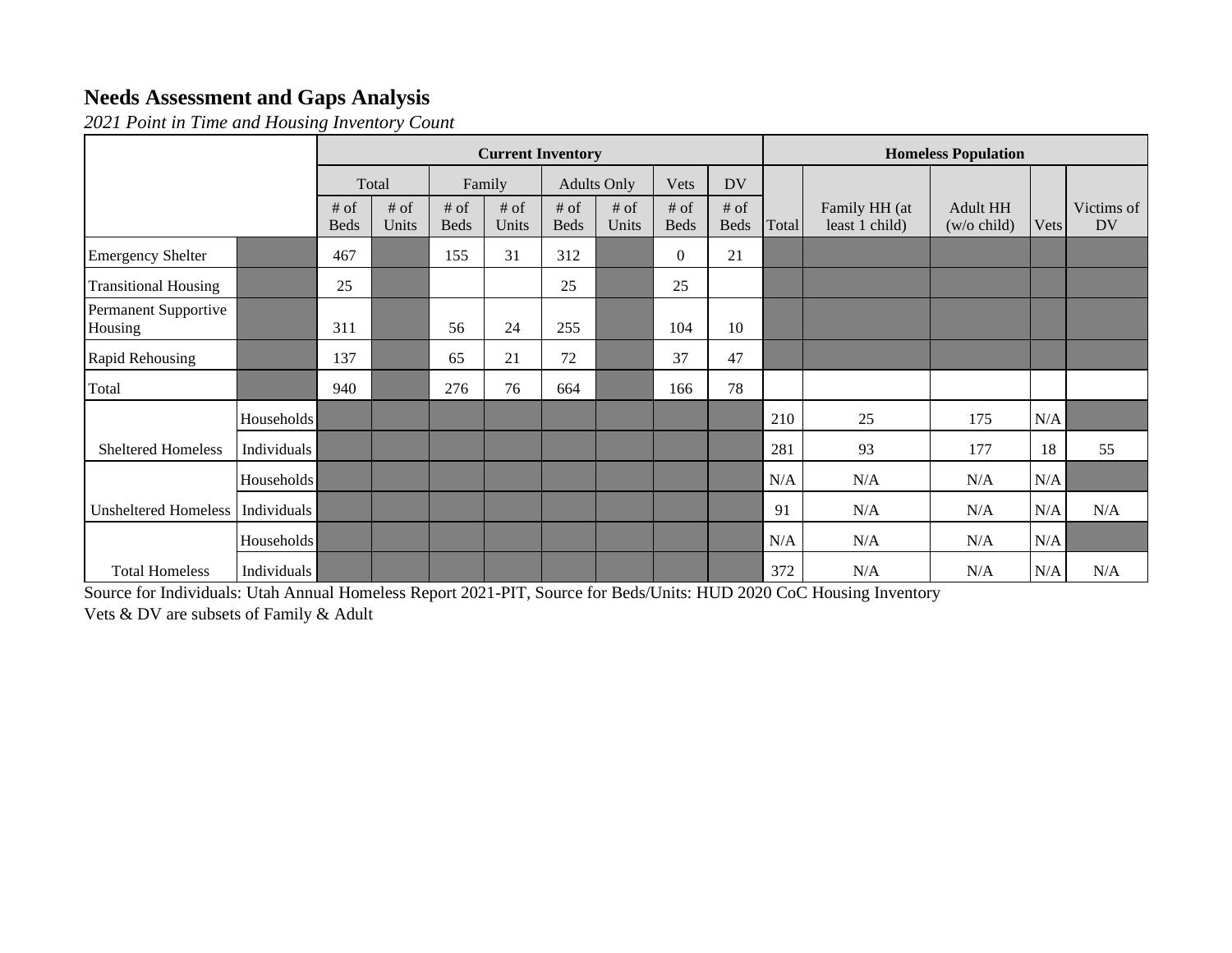# *Housing Needs Inventory and Gap Analysis Table*

| <b>Non-Homeless</b>                                                        |                          |                      |                     |  |  |  |  |  |
|----------------------------------------------------------------------------|--------------------------|----------------------|---------------------|--|--|--|--|--|
|                                                                            | <b>Current Inventory</b> | <b>Level of Need</b> | <b>Gap Analysis</b> |  |  |  |  |  |
|                                                                            | # of Units               | # of Households      | # of Households     |  |  |  |  |  |
| <b>Total Rental Units</b>                                                  | 13,295                   |                      |                     |  |  |  |  |  |
| Rental Units Affordable to HH at<br>30% AMI (At-Risk of<br>Homelessness)   | 1,220                    |                      |                     |  |  |  |  |  |
| Rental Units Affordable to HH at<br>50% AMI (Other Populations)            | 2,135                    |                      |                     |  |  |  |  |  |
| 0%-30% AMI Renter HH w/cost<br>burden $>30\%$ (At-Risk of<br>Homelessness) |                          | 3,070                |                     |  |  |  |  |  |
| 30%-50% AMI Renter HH w/cost<br>burden $>30\%$ (Other Populations)         |                          | 1,810                |                     |  |  |  |  |  |
| <b>Current Gaps</b>                                                        |                          |                      | 4,880               |  |  |  |  |  |

CHAS data for the 2014-2018 ACS for Ogden City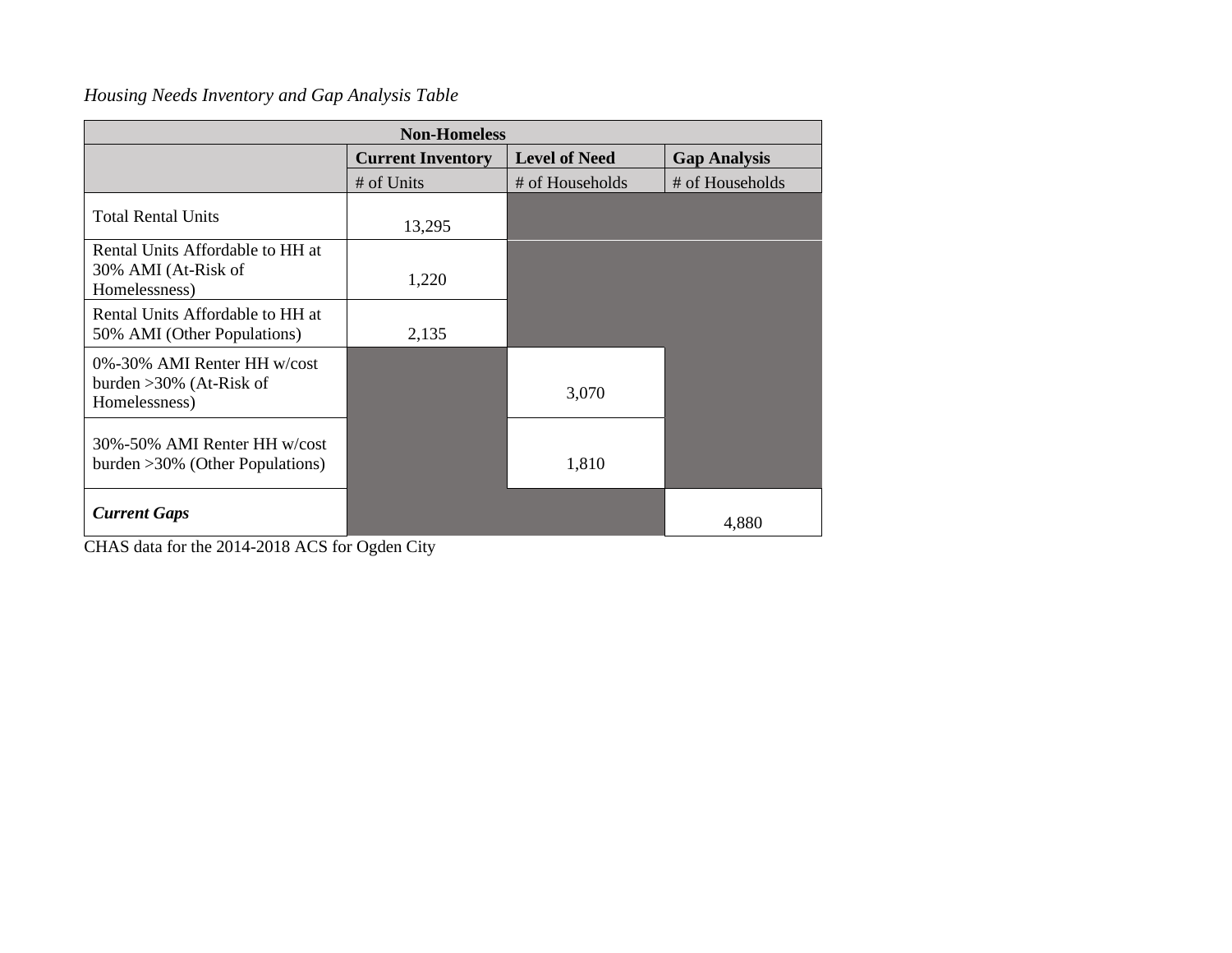#### **Size and demographic composition of qualifying populations within the PJ's boundaries**

#### Homeless

The 2021 Point in Time Count reported 281 sheltered homeless and 91 unsheltered homeless individuals on a single night in January 2021. On the date of this Point in Time (PIT) count the utilization rate of available units was reported to be 78% for Emergency Shelters, 56% for Transitional Housing, and 100% for Rapid Re-Housing. The PIT count for unsheltered individuals is considered to be a subset of the actual number due to the difficulty of contacting and estimating unsheltered populations. CoC members consider the count to be significantly below the actual number of homeless in Weber County.

The majority of those experiencing homelessness during the 2021 PIT count, 63%, were adults in households without children, while individuals in households of adults and children made up 33% of those counted. Unaccompanied children made up 7% of the overall count. 20% of those counted in 2021 identified as currently fleeing domestic violence. Veterans made up 6% of the PIT count.

#### At Risk of Homelessness

Comprehensive Housing Affordability Strategy data prepared by HUD indicate a large population of households experiencing housing instability who may be at risk of homelessness. There are an estimated 3,070 very lowincome households (incomes less than 30% AMI) who are rent burdened (paying greater than 30% of income towards rent).

#### Fleeing, or Attempting to Flee, Domestic Violence, Dating Violence, Sexual Assault, Stalking, or Human Trafficking

Rates of abuse have increased exponentially since the onset of the pandemic, mainly due to isolation, financial and work-related stressors, homeschooling, and the cost of childcare. As a result, the demand for services for victims of domestic violence in Ogden has never been higher. For example, calls to YCC 24-hr crisis line increased 4-fold at the onset of the pandemic, and remains at about twice the level than prior to Covid pandemic. Referrals from law enforcement for those at highest risk have increased nearly 30% and sexual assaults have also seen an increase.

Although there is no definitive number for households fleeing or attempting to flee domestic violence in Ogden, according to the National Coalition Against Domestic Violence (NCADV), intimate partner violence accounts for 20% of all violent crimes in the US, and 15% in Utah. Additionally, 37% of women and 20% of men in Utah experience intimate partner physical violence, intimate partner sexual violence, and/or intimate partner stalking in their lifetimes, which is higher than the national average of 25% of women and 11% of men. Evidence also shows that access to firearms increases the danger of femicide fivefold and the majority of domestic-related homicides in Utah included the use of a firearm.

#### Other Populations Requiring Services or Housing to Prevent Homelessness or At Greatest Risk of Housing Instability

Comprehensive Housing Affordability Strategy data indicate that there are an estimated 1,810 low-income (incomes between 30% and 50% AMI) rent burdened households (paying greater than 30% of income towards rent).

All of the 137 Rapid Rehousing units and beds were utilized at the time of the 2021 Point in Time Count. At least this number of individuals require services and housing to avoid a return to homelessness.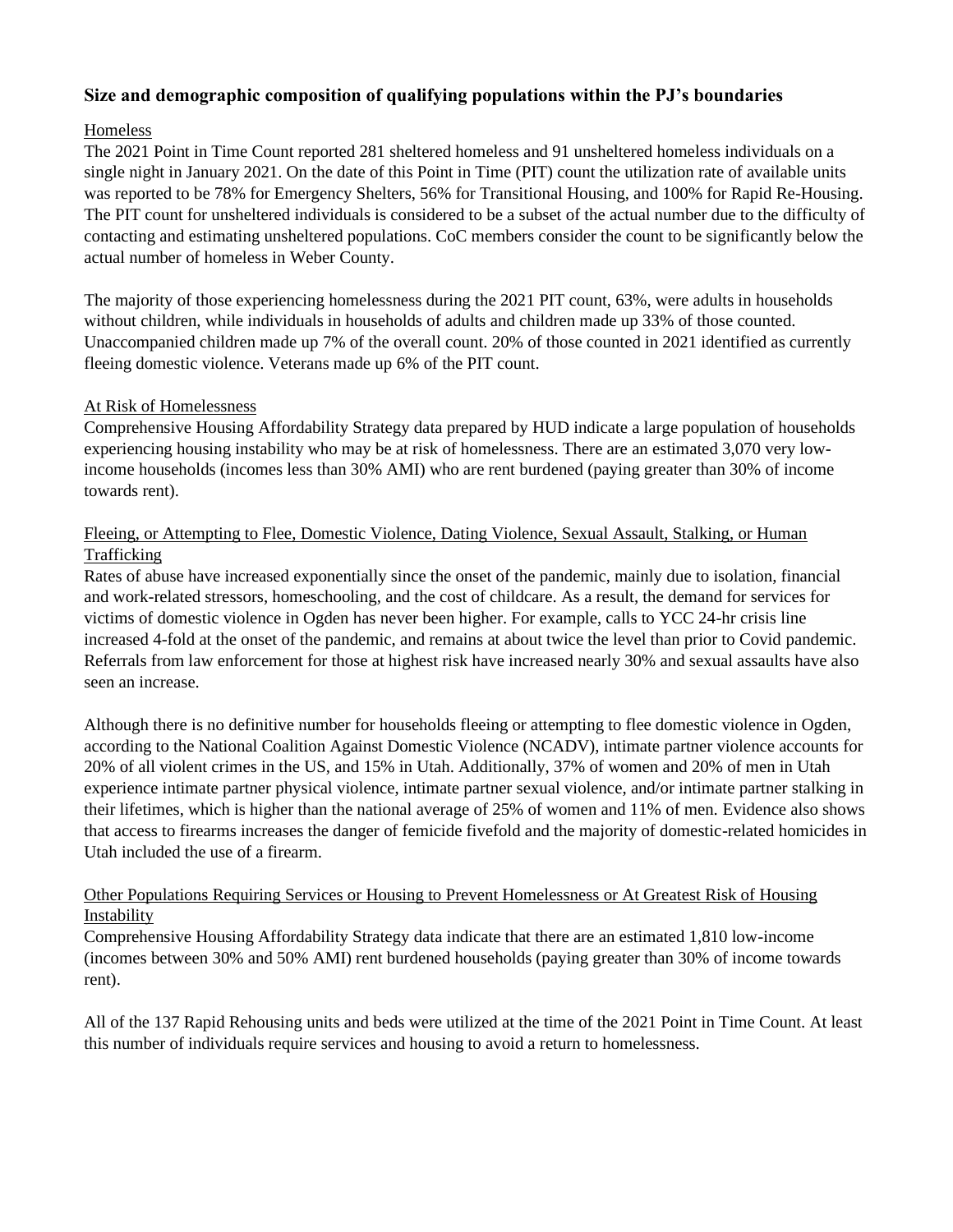### **Unmet housing and service needs of qualifying populations**

In consultation with the homeless providers and agencies the following unmet housing and services needs for the Qualifying Populations were identified:

#### Homeless

Housing: Deeply affordable housing, permanent supportive housing, transitional housing, additional sober living beds. Housing which accepts those with sufficient income but with criminal records and bad credit. Services: Additional street outreach. Supportive Services. Additional mental health services. Case management when housed.

Assessment: Housing affordable to households earning below 30% AMI is and has been a concern since the 2016 Weber County housing study identified the need for over 2,100 units. There are 318 permanent supportive housing beds provided through vouchers and funding mechanisms. However, Ogden does not have a permanent supportive housing facility which would operate into perpetuity. Funding and staffing for supportive services continue to be a challenge. Weber County Center of Excellence has made significant progress in the past few years.

#### At Risk of Homelessness

Housing: Deeply affordable housing.

Services: Rent assistance for rent burdened, working households to stay in their units and services to increase capacity to pay rents. Supportive Services. Childcare.

Assessment: See assessment on affordable housing above. There are an estimated 4,880 households who pay more than 30% of their income for rent and utilities. According to agencies administering those funds, COVID rent relief may only assist a fraction of these households because they do not meet funding guidelines. Rent assistance with supportive services aimed at stabilizing and increasing household income is a significant and growing unmet need.

#### Fleeing, or Attempting to Flee, Domestic Violence, Dating Violence, Sexual Assault, Stalking, or Human Trafficking

Housing: Affordable housing units.

Services: Case management, childcare.

Assessment: Additional transitional housing units for domestic violence victims is an unmet need. YCC is undertaking a new 15-unit facility aimed at addressing this need.

#### Other Populations Requiring Services or Housing to Prevent Homelessness or At Greatest Risk of Housing Instability

Housing: Affordable housing units.

Services: Rent assistance for rent burdened, working households to stay in their units and services to increase capacity to pay rents. Supportive Services. Childcare.

Assessment: See assessment on affordable housing above. See assessment of rent relief and supportive services in the At Risk of Homelessness section above.

#### **Current resources available to assist qualifying populations**

Ogden City and the Weber County area have a variety of funding, providers, facilities, and services to assist the needs of qualifying populations. Fund sources include Low Income Housing Tax Credits, HOME, Emergency Solutions Grant, Temporary Assistance for Needy Families, Housing Opportunities for Persons with Aids, Emergency Housing Vouchers, and COVID relief rent assistance.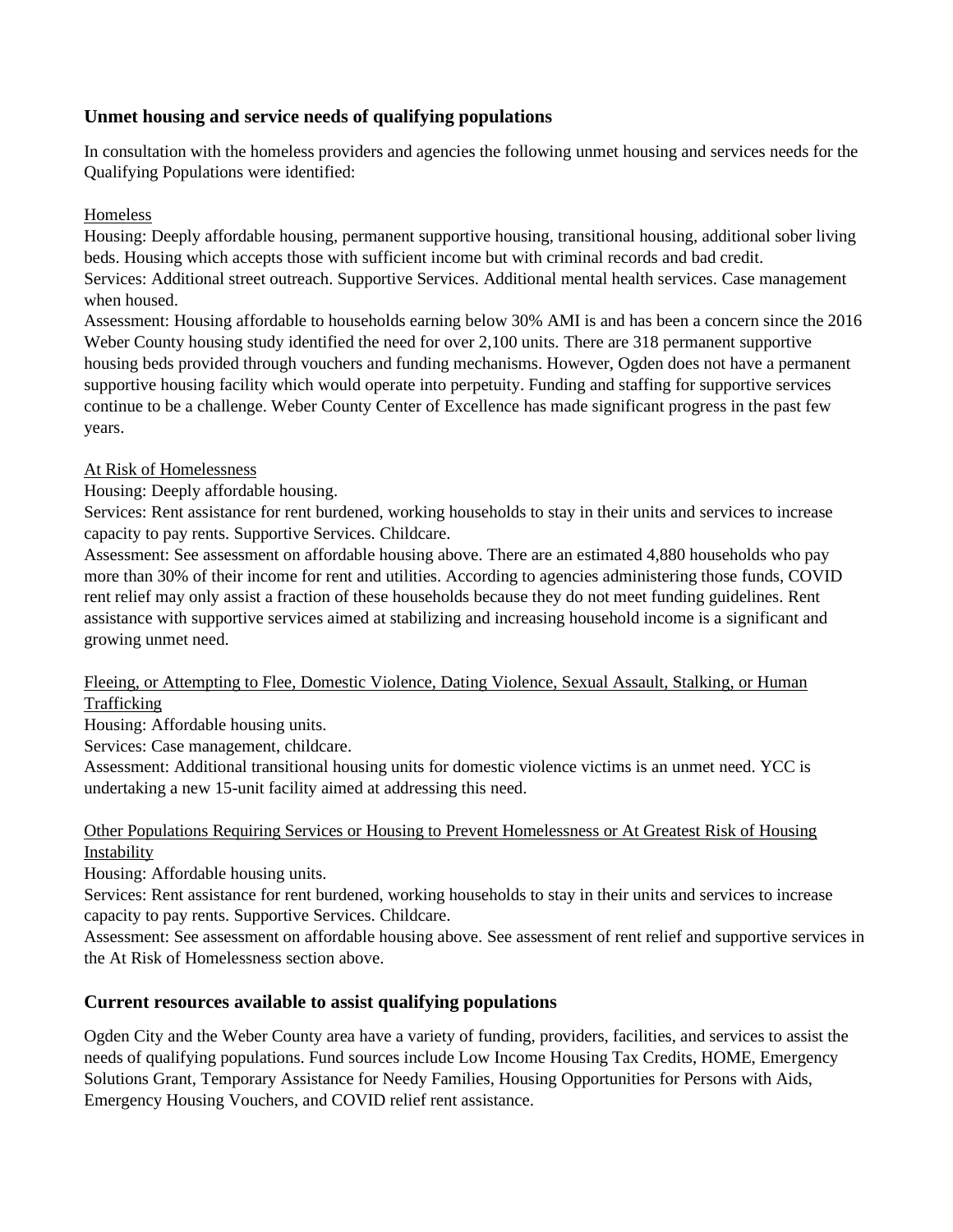As discussed in the above section regarding unmet needs, the gap in affordable housing continues to grow. Ogden has a significant number of housing units which are deeply affordable. These include 1,089 Housing Vouchers, 200 Public Housing Units, 485 Project-Based Subsidized Units, 698 Project-Based with Section 8, and 1,695 Low Income Housing Tax Credit Units. Ogden Housing Authority and Weber Housing Authority both are planning rental housing projects utilizing low-income housing tax credits. These projects may add as many as 100 additional deeply affordable units in the next two years.

In addition to the annual CoC funding, the City provides additional resources to assist Ogden residents that are part of the qualifying populations. Ogden City Police Department has two Homeless Services Advocates, who work full-time in street outreach. The City funds a homeless court at the Lantern House, which works to stabilize and assist offending homeless persons rather than jail them. The City works with community partners to leverage resources and build up systems to serve Ogden residents.

### **Gaps within the current shelter and housing inventory as well as the service delivery system**

Specific gaps noted by consulting parties are in the areas of permanent supportive housing, homeless prevention and supportive services, affordable housing, case management, and rental assistance. One common theme among many of the respondents was the need for assistance to help keep working poor families in their housing units, and to provide the needed supportive services to help the household to maintain and improve their incomes to be able to afford the unit in the long-term. Existing COVID-related rent assistance is often too narrowly focused, and many households cannot qualify.

According to HUD's Comprehensive Housing Affordability Strategy (CHAS) data, Ogden is reported to have an estimated 13,295 total rental units. Only 1,220 or 9% are affordable to households with incomes below 30% of Area Median Income (AMI) and 2,135 or 16% are affordable to households with incomes below 50% AMI. According to CHAS data, a minimum of 4,880 affordable housing units would be needed to address the needs of low- and very-low income rent burdened households.

Many of the needs of the qualifying populations are similar and include the need for affordable housing, wrap around services, and supportive services or assistance that could prevent homelessness or greater housing instability.

### **Explain how the level of need and gaps in its shelter and housing inventory and service delivery systems based on the data presented in the plan were determined**

The gaps in services and programs that provide shelter, housing, and services were determined using data from multiple sources, including stakeholder and public engagement. The level of need for unsheltered and shelter households experiencing homelessness was determined by evaluating the number of unsheltered households and the level of resources available to adequately house the families or individuals with permanent supportive housing and critical long-term supportive services to achieve housing stability.

For households that are currently housed but have challenges maintaining their home, the level of need was measured by the amount of inventory that had affordable, safe, and adequate living conditions and the number of renter households that are experiencing severe housing cost burdens. These households need housing that help them stay housed without incumbering them with the cost of their home.

The Utah State Annual Report on Homelessness gives a total of 940 beds and the Point in Time (PIT) counts state 372 sheltered and unsheltered individuals. This would indicate that Ogden has sufficient beds for the homeless population. However, providers indicate that while not quantifiable the unsheltered homeless count is much higher than the PIT count. Permanent supportive housing for the large population of homeless single males is an identified gap in inventory and services. Ogden Housing Authority is preparing to undertake such a project in the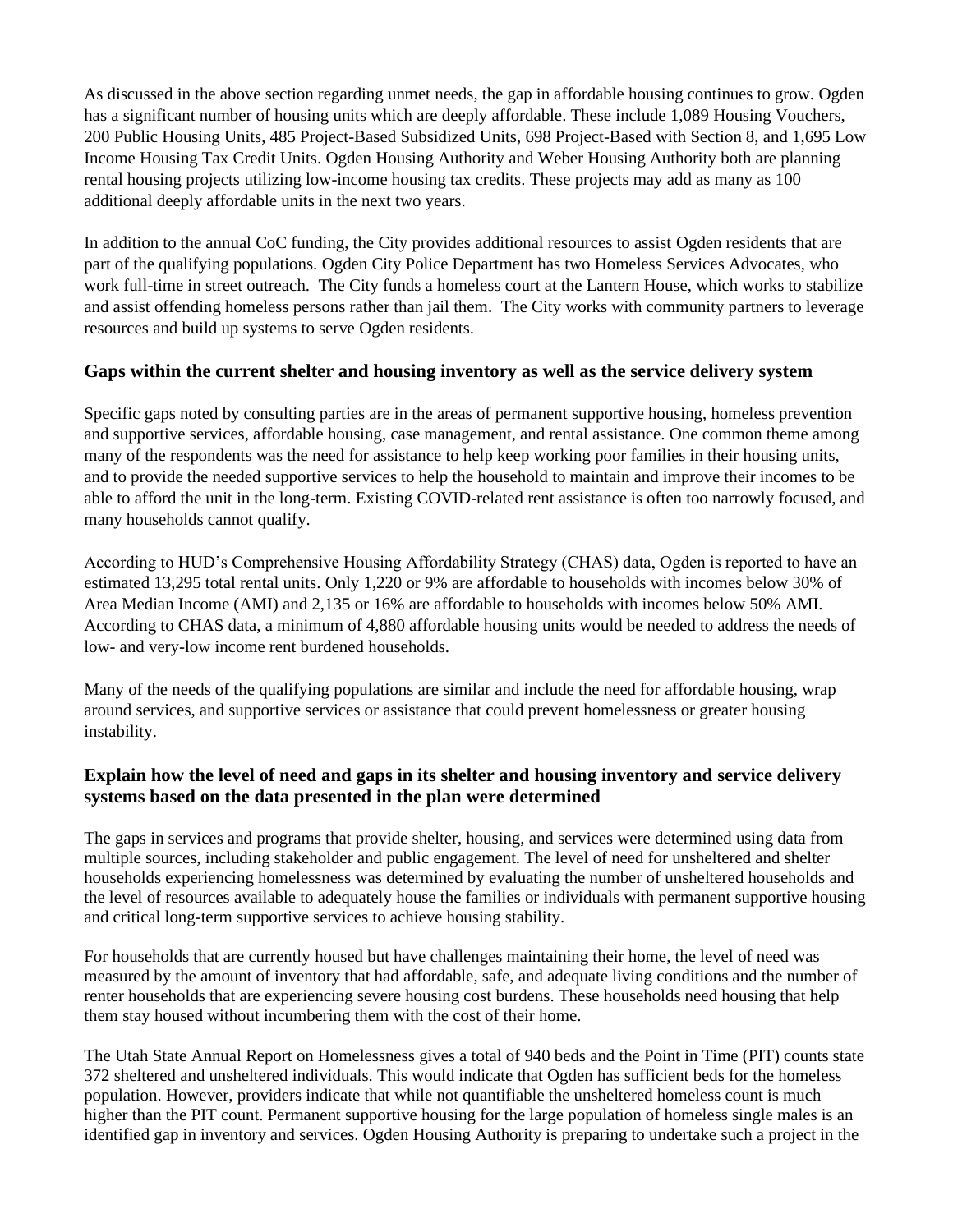next year. Through the consultation and gap analysis process during the development of the HOME-ARP Allocation Plan, consulting agencies indicated the need for more available affordable housing, permanent supportive housing, and the need for additional rental assistance.

Ogden City, with the help of CoC members, partners and stakeholders, identified permanent supportive housing and supportive services as ways to address the gaps in the current shelter and housing inventory to best assist people experiencing homelessness or at risk of homelessness. One primary gap involves the need for rental assistance and supportive services to help working poor obtain or maintain occupancy in their housing units. COVID relief rental assistance is designed for this purpose but is limited in scope and timing. Many households do not qualify. Housing vouchers are a helpful resource, but Ogden Housing Authority reports 1,650 on the waiting list for 1,700 units and Weber Housing Authority reports 1,100 on the waiting list for 200 units. Rapid Rehousing fills some of this need but some households may need follow-up assistance to obtain stability. A rental assistance program with a broad range of connected services could help a significant number of households who do not qualify for the above programs.

## **Priority Needs for Qualifying Populations**

In the HOME ARP Consultation Survey, partners provided the following set of priority needs:

- Homeless: deeply affordable housing, permanent supportive housing, street outreach, transitional housing, case management, sober living beds.
- Fleeing Violence, etc...: Affordable rental units, case management, childcare.
- At Risk of Homelessness: Affordable rental units, rental assistance with case management, homeless prevention supportive services.

The level of needs and gaps in the shelter and housing inventory and service delivery systems were determined through a review of the CHAS data, homeless reports and counts, and consulting partner surveys and meetings. The preponderance of the information shows that Ogden and Weber County have a broad approach to addressing the needs of the homeless, even with the often-limited resources. The priority needs and gaps were driven mostly by consulting party responses. These consulting parties are involved daily in addressing the pressing needs of homeless individuals and households. Greatest weight is given to their responses.

# **HOME-ARP Activities**

## **Anticipated method for soliciting applications for funding and/or selecting developers, service providers, sub-recipients and/or contractors**

As with HOME funds, Ogden City will use HOME-ARP funds to promote public/private partnerships as a vehicle for preserving and expanding the stock of affordable homes. HOME-ARP funds may be leveraged with private and public funding sources to support activities for supportive services, and tenant-based rental assistance.

HOME-ARP funds will be awarded to City departments, agencies, nonprofit or for-profit organizations, based on the merit of proposals received prior to or during the grant implementation period. For development activities and supportive services, greater preference is given to proposals that have other sources of equity and financing and are in line with Ogden City's priorities. The locations of activities will be determined after subrecipients are selected and prioritized.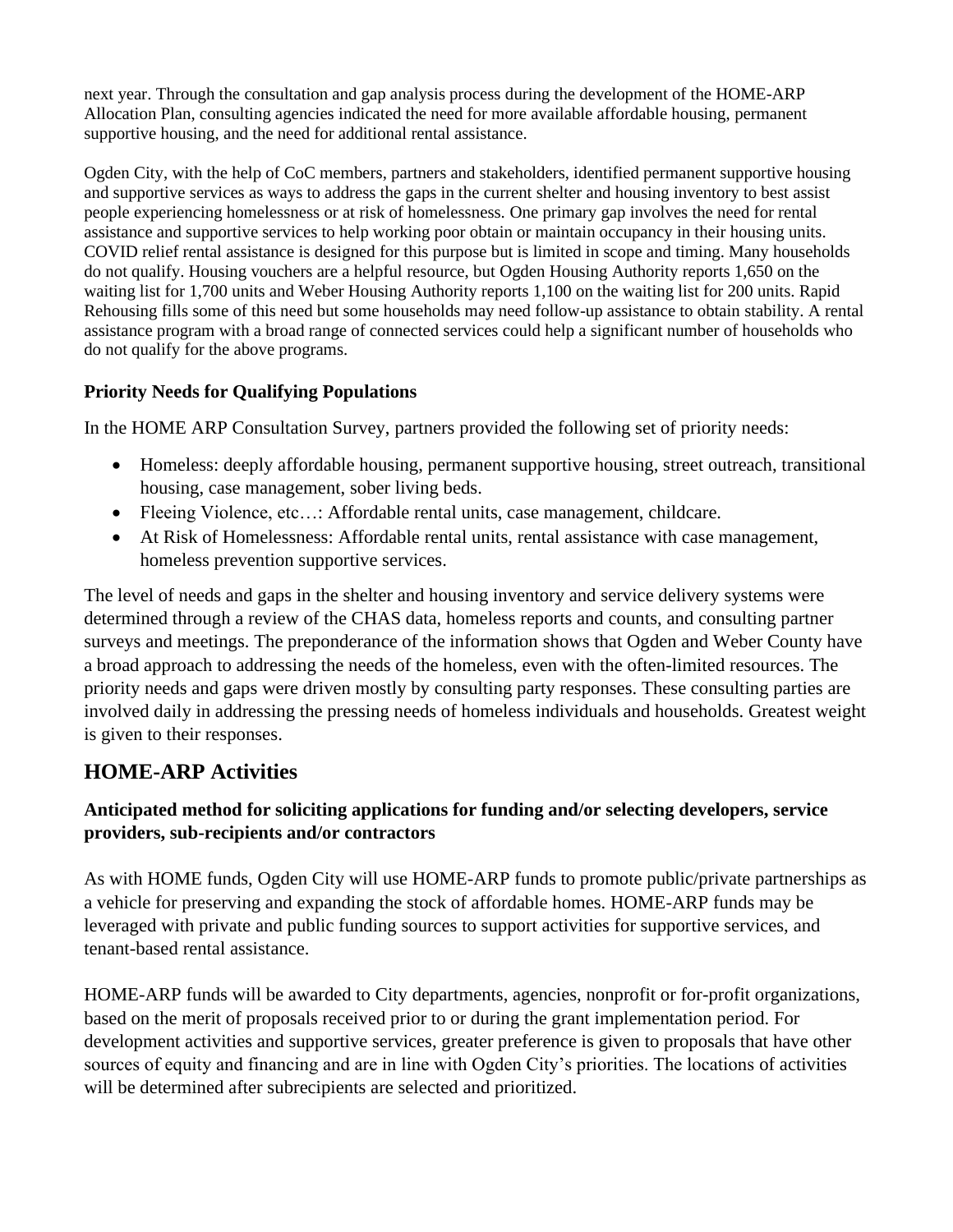Ogden City will not administer the proposed activities directly. The programs funded will be selected through a request for proposals process in accordance with the established Ogden City policies and procedures. This process will involve development of a scope of services consistent with the HOME-ARP Notice, solicitation to local non-profit and governmental agencies who serve homeless populations, review, scoring, interviews, and award.

|                                                                  | <b>Funding Amount</b> | Percent of the<br>Grant | <b>Statutory</b><br>Limit |
|------------------------------------------------------------------|-----------------------|-------------------------|---------------------------|
| <b>Supportive Services</b>                                       | \$464,000             |                         |                           |
| Acquisition and Development of Non-Congregate<br><b>Shelters</b> | \$0                   |                         |                           |
| Tenant Based Rental Assistance (TBRA)                            | \$940,984.55          |                         |                           |
| Development of Affordable Rental Housing                         | \$0                   |                         |                           |
| Non-Profit Operating                                             | \$0                   | $0\%$                   | 5%                        |
| Non-Profit Capacity Building                                     | \$0                   | $0\%$                   | 5%                        |
| Administration and Planning                                      | \$247,938.45          | 15 %                    | 15%                       |
| <b>Total HOME ARP Allocation</b>                                 | \$1,652,923           |                         |                           |

*Proposed Use of HOME-ARP Funding*

### **Characteristics of the shelter and housing inventory, service delivery system, and the needs identified in the gap analysis provided a rationale for the plan to fund eligible activities**

Ogden City has identified activities that will assist families and individuals of the most vulnerable populations. HUD CHAS data show a need for a significant number of additional deeply affordable housing units. Creation of new units is being actively pursued by housing partners with new units coming online in the next one to two years. Additional methods of rendering units affordable involve rent subsidies. Tenant Based Rent Assistance is the method which best addresses the needs identified by consulting parties. When coupled with a broad range of linked supportive services, this approach provides assistance for households to obtain and maintain housing that is affordable to them.

Among the most vulnerable qualified populations in jeopardy of housing instability are families and individuals challenged with housing affordability. To help keep families housed, Ogden City will fund activities that provide rental assistance to low- and moderate-income families. Tenant-based rental assistance will be administered by local non-profits or public agencies that support families or individual who are at-risk of homelessness. Many of the families or individuals who receive assistance to mitigate homelessness or flee violent circumstances require wrap-around services because of the compounding challenges they face. Ogden City will support organizations that provide supportive services to help program participants achieve self-sufficiency.

## **HOME-ARP Production Housing Goals**

- Number of affordable rental housing units for Qualifying Populations Ogden City will support: 75.
- Rental housing production goal: 0